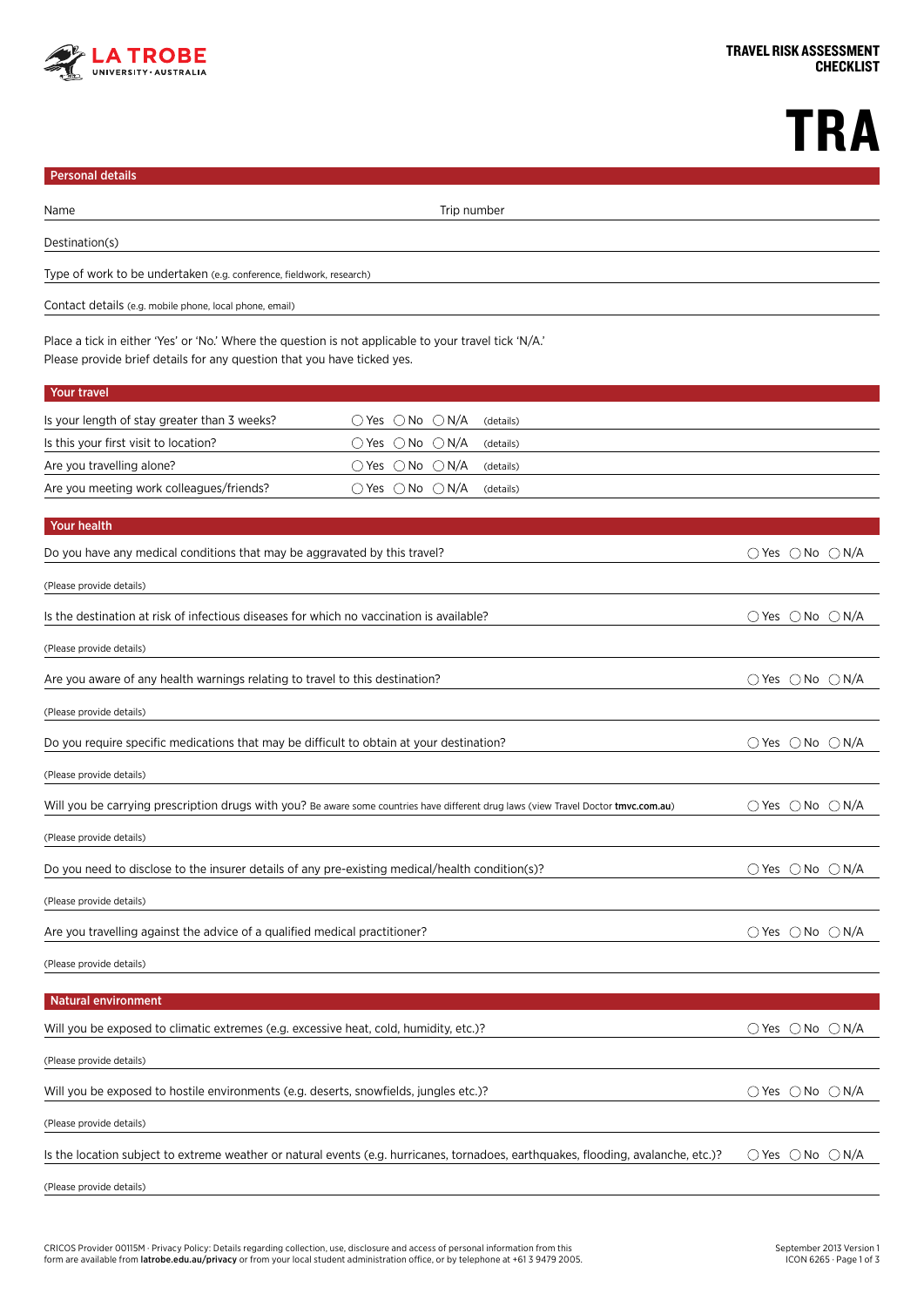

| Wildlife                                                                                                                        |                                             |
|---------------------------------------------------------------------------------------------------------------------------------|---------------------------------------------|
| Will you have contact with domestic, wild or feral animals (i.e. physical injury, infectious diseases, etc.)?                   | $\bigcirc$ Yes $\bigcirc$ No $\bigcirc$ N/A |
| (Please provide details)                                                                                                        |                                             |
| Will you have contact with biting/stinging reptiles or insects (other than mosquitoes)?                                         | $\bigcirc$ Yes $\bigcirc$ No $\bigcirc$ N/A |
| (Please provide details)                                                                                                        |                                             |
| <b>Eating and drinking</b>                                                                                                      |                                             |
|                                                                                                                                 |                                             |
| Will the destination have difficulty providing reliable/safe drinking water/ice?                                                | $\bigcirc$ Yes $\bigcirc$ No $\bigcirc$ N/A |
| (Please provide details)                                                                                                        |                                             |
| Will the destination have difficulty providing reliable/safe food (i.e. cooked and uncooked?)                                   | $\bigcirc$ Yes $\bigcirc$ No $\bigcirc$ N/A |
| (Please provide details)                                                                                                        |                                             |
| Accommodation                                                                                                                   |                                             |
| Will there be difficulty obtaining reliable and adequate commercial accommodation (e.g. hotels)?                                | $\bigcirc$ Yes $\bigcirc$ No $\bigcirc$ N/A |
| Will there be difficulty obtaining reliable and adequate domestic accommodation (developed domestic homes)?                     | $\bigcirc$ Yes $\bigcirc$ No $\bigcirc$ N/A |
| Will there be difficulty obtaining reliable and adequate rural - 'village-style' accommodation?                                 | $\bigcirc$ Yes $\bigcirc$ No $\bigcirc$ N/A |
| Accommodation is mainly provided:                                                                                               |                                             |
| $\bigcirc$ Rural domiciles                                                                                                      |                                             |
| ○ On board river/sea vessel                                                                                                     |                                             |
| ◯ Motor vehicle/Campervan                                                                                                       |                                             |
| $\bigcirc$ Camping<br>$\bigcirc$ Bivouacking/hiking                                                                             |                                             |
| Is local sanitation poor or inadequate?                                                                                         | $\bigcirc$ Yes $\bigcirc$ No $\bigcirc$ N/A |
| Socio-cultural environment                                                                                                      |                                             |
|                                                                                                                                 |                                             |
| Are you familiar with the local environment (e.g. laws, religion, culture, customs, etc.)?                                      | $\bigcirc$ Yes $\bigcirc$ No $\bigcirc$ N/A |
| Do you have any knowledge of local languages?                                                                                   | $\bigcirc$ Yes $\bigcirc$ No $\bigcirc$ N/A |
| <b>Technology and infrastructure</b>                                                                                            |                                             |
| Is there difficulty obtaining adequate and reliable emergency services (e.g. police, ambulance etc.)?                           | $\bigcirc$ Yes $\bigcirc$ No $\bigcirc$ N/A |
| Is there difficulty obtaining adequate and reliable medical care (e.g. hospitals, first aid, etc.)?                             | $\bigcirc$ Yes $\bigcirc$ No $\bigcirc$ N/A |
| Is the local power supply poor or unreliable?                                                                                   | $\bigcirc$ Yes $\bigcirc$ No $\bigcirc$ N/A |
| Are safety standards for equipment and operation significantly below those of Australia?                                        | $\bigcirc$ Yes $\bigcirc$ No $\bigcirc$ N/A |
| <b>Work environment</b>                                                                                                         |                                             |
| Are you undertaking work in confined spaces?                                                                                    | $\bigcirc$ Yes $\bigcirc$ No $\bigcirc$ N/A |
| Are you working with or exposed to hazardous chemicals/radiation sources?                                                       | $\bigcirc$ Yes $\bigcirc$ No $\bigcirc$ N/A |
| Are you working with plant, industrial, agricultural or other potentially hazardous equipment?                                  | $\bigcirc$ Yes $\bigcirc$ No $\bigcirc$ N/A |
| <b>Transportation</b>                                                                                                           |                                             |
| If you are undertaking significant travel using railway systems, is the system unreliable or unsafe?                            | $\bigcirc$ Yes $\bigcirc$ No $\bigcirc$ N/A |
| If you are undertaking significant travel using ferries/charter vessel services, are they seen as unreliable or unsafe?         | $\bigcirc$ Yes $\bigcirc$ No $\bigcirc$ N/A |
| If you are undertaking significant domestic air travel, is it seen as unreliable or unsafe?                                     | $\bigcirc$ Yes $\bigcirc$ No $\bigcirc$ N/A |
| If you are undertaking significant road travel, are local road, traffic and vehicle conditions considered unreliable or unsafe? | $\bigcirc$ Yes $\bigcirc$ No $\bigcirc$ N/A |